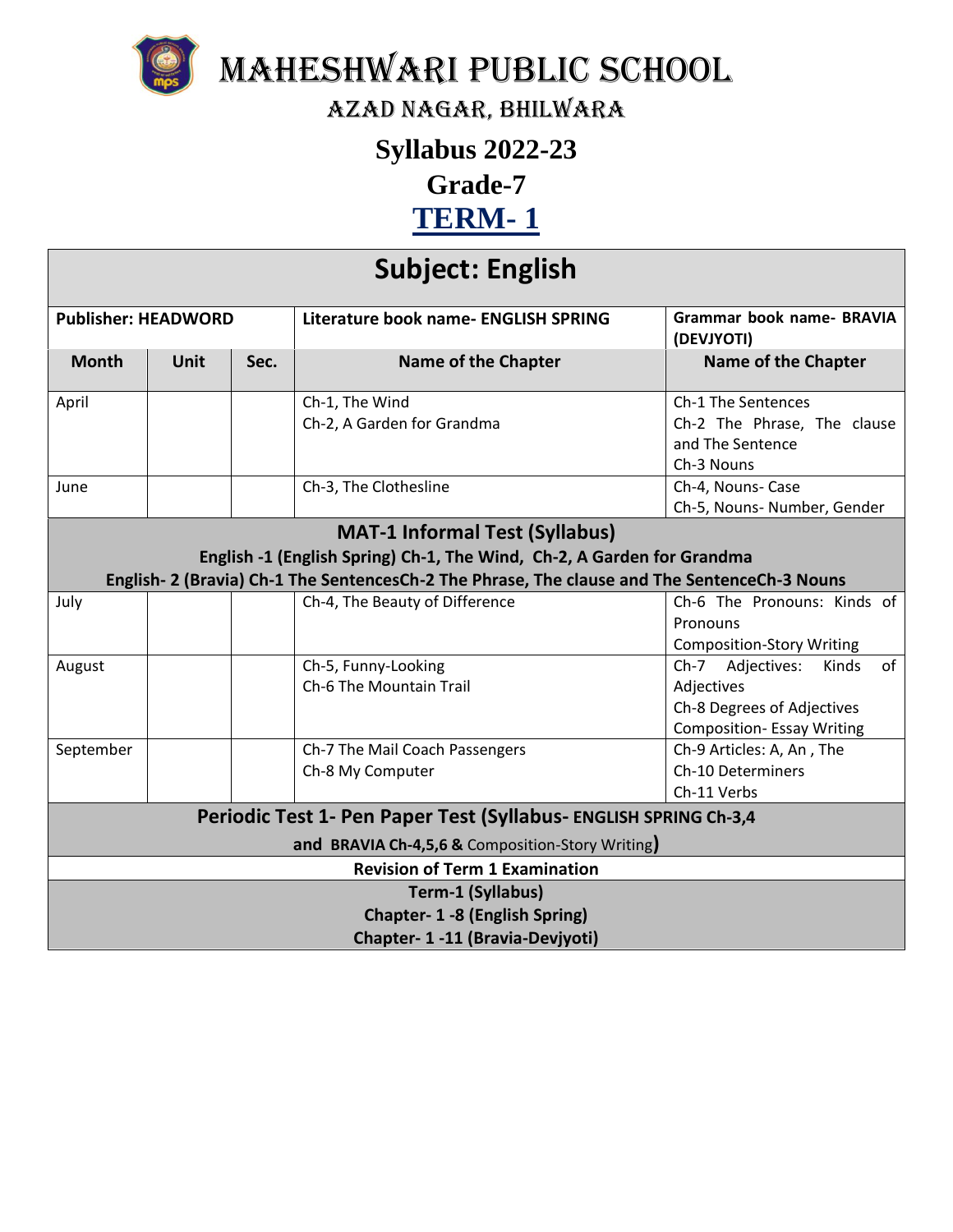| <b>Subject: Hindi</b>                                                                                  |                                                                                                                                           |                                                                                                            |                                                      |  |  |
|--------------------------------------------------------------------------------------------------------|-------------------------------------------------------------------------------------------------------------------------------------------|------------------------------------------------------------------------------------------------------------|------------------------------------------------------|--|--|
| Publisher:Amanda                                                                                       |                                                                                                                                           | Literature book name- दर्शिनी                                                                              | Grammar book name अमोली हिन्दी<br>व्याकरण            |  |  |
| <b>Month</b>                                                                                           | No of the                                                                                                                                 | <b>Name of the Chapter</b>                                                                                 | <b>Name of the Chapter</b>                           |  |  |
|                                                                                                        |                                                                                                                                           | पाठ −1 धरती का आँगन इठलाता                                                                                 | पाठ-1 भाषा और व्याकरण                                |  |  |
|                                                                                                        |                                                                                                                                           | पाठ – 2 बहादुर दीपा                                                                                        | पाठ−2 वर्ण−विचार<br>पाठ-4 शब्द -विचार                |  |  |
|                                                                                                        |                                                                                                                                           |                                                                                                            | पाठ-13वाक्य-विचार                                    |  |  |
| April                                                                                                  |                                                                                                                                           |                                                                                                            | पाठ-5पर्यायवाची, विलोम                               |  |  |
|                                                                                                        |                                                                                                                                           |                                                                                                            | शब्द,अनेकार्थी शब्द                                  |  |  |
| <b>MAY</b>                                                                                             |                                                                                                                                           |                                                                                                            | पाठ-6 उपसर्ग, प्रत्यय                                |  |  |
|                                                                                                        |                                                                                                                                           |                                                                                                            | पाठ-14 अशुद्ध वाक्यों का संशोधन                      |  |  |
| June                                                                                                   |                                                                                                                                           | पाठ -3 शह और मात                                                                                           | पाठ-19 रचनात्मक अभिव्यक्ति – डायरी-                  |  |  |
|                                                                                                        |                                                                                                                                           | पाठ -4 एक तिनका                                                                                            | लेखन                                                 |  |  |
|                                                                                                        |                                                                                                                                           | पाठ - 5 ऊँचाइयों से आगे                                                                                    |                                                      |  |  |
|                                                                                                        |                                                                                                                                           |                                                                                                            |                                                      |  |  |
|                                                                                                        |                                                                                                                                           | <b>MAT-1 Informal Test (Syllabus)</b>                                                                      |                                                      |  |  |
|                                                                                                        |                                                                                                                                           | (दर्शिनी-1,2 and 3) <u>,हिन्दी−2</u> पाठ−1  भाषा और  व्याकरणपाठ-2  वर्ण−विचार <i>,</i> पाठ−4  शब्द  –विचार |                                                      |  |  |
|                                                                                                        |                                                                                                                                           |                                                                                                            |                                                      |  |  |
|                                                                                                        |                                                                                                                                           |                                                                                                            |                                                      |  |  |
|                                                                                                        |                                                                                                                                           | पाठ – 6 अकबरी लोटा<br>पाठ -7 पिता कया पत्र                                                                 | पाठ-3 संधि                                           |  |  |
| July                                                                                                   |                                                                                                                                           | पाठ $-8$ जिनेवा                                                                                            | पाठ−7 संज्ञा, लिंग ,वचन ,कारक<br>पाठ-12 अविकारी शब्द |  |  |
|                                                                                                        |                                                                                                                                           |                                                                                                            | पाठ-18 अपठित काव्यांश                                |  |  |
|                                                                                                        |                                                                                                                                           |                                                                                                            |                                                      |  |  |
|                                                                                                        |                                                                                                                                           | पाठ – 9 वस्त्रों के रेशे                                                                                   | पाठ−19 रचनात्मक अभिव्यक्ति− पत्र−लेखन                |  |  |
| August                                                                                                 |                                                                                                                                           | पाठ – 10 स्वामी विवेकानंद                                                                                  | अनुच्छेद-लेखन                                        |  |  |
|                                                                                                        |                                                                                                                                           |                                                                                                            | पाठ-8 सर्वनाम<br>पाठ- 9 विशेषण                       |  |  |
|                                                                                                        |                                                                                                                                           |                                                                                                            |                                                      |  |  |
| Periodic Test 1- Pen Paper Test (Syllabus-)                                                            |                                                                                                                                           |                                                                                                            |                                                      |  |  |
| (दर्शिनी-4 TO 7)                                                                                       |                                                                                                                                           |                                                                                                            |                                                      |  |  |
| <u>हिन्दी-2</u> पाठ-1 भाषा और व्याकरण <i>,</i> पाठ-2 वर्ण-विचार, पाठ-4 शब्द –विचार, पाठ-13-वाक्य-विचार |                                                                                                                                           |                                                                                                            |                                                      |  |  |
| पाठ-6 उपसर्ग, प्रत्यय, पाठ-13                                                                          |                                                                                                                                           |                                                                                                            |                                                      |  |  |
| September                                                                                              | वाक्य-विचार, पाठ-14 अशुद्ध वाक्यों का संशोधन, पाठ-19 रचनात्मक अभिव्यक्ति – डायरी-लेखन<br>पाठ -11 शक्ति और क्षमा<br>पाठ-10- क्रिया तथा काल |                                                                                                            |                                                      |  |  |
|                                                                                                        |                                                                                                                                           | पाठ – 12 सोना                                                                                              |                                                      |  |  |
| <b>Revision of Term 1 Examination (Syllabus-)</b>                                                      |                                                                                                                                           |                                                                                                            |                                                      |  |  |
| Term-1 (Syllabus) (दर्शिनी- 1 to 12)                                                                   |                                                                                                                                           |                                                                                                            |                                                      |  |  |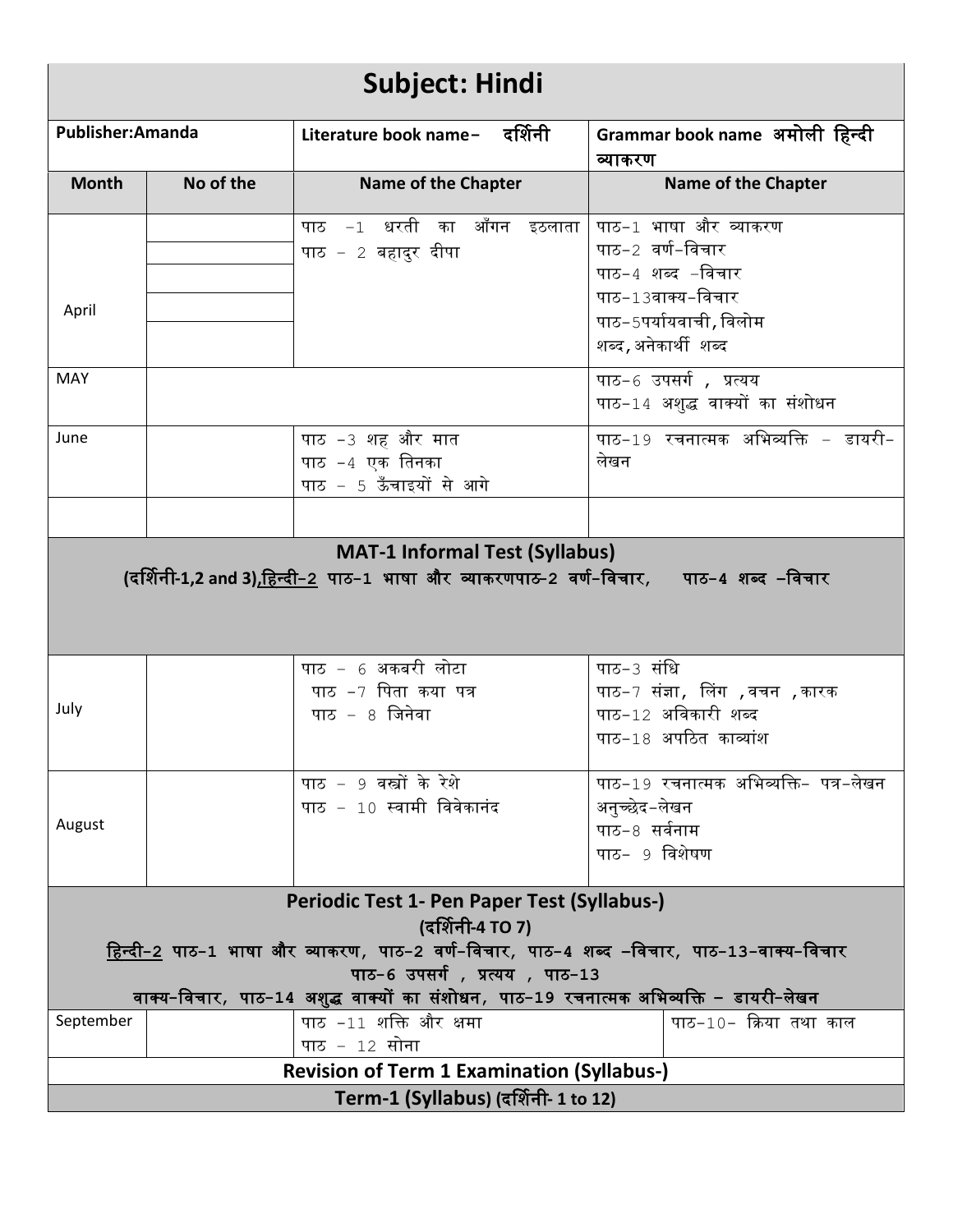| <b>Subject: Maths</b>                                                                              |                            |                                                              |  |  |
|----------------------------------------------------------------------------------------------------|----------------------------|--------------------------------------------------------------|--|--|
| Name of the book- Destination Maths<br><b>Publisher: V-Connect Education (New Saraswati House)</b> |                            |                                                              |  |  |
| <b>Month</b>                                                                                       | <b>Chapter No.</b>         | <b>Chapter to be covered</b>                                 |  |  |
| March                                                                                              | <b>Bridge Course</b>       | General                                                      |  |  |
| April                                                                                              | $CH-1$<br>$CH-2$<br>$CH-3$ | <b>INTEGERS</b><br><b>FRACTIONS</b><br><b>DECIMALS</b>       |  |  |
| May                                                                                                | $CH-3$                     | <b>DECIMALS</b>                                              |  |  |
| June                                                                                               | $CH-4$                     | <b>RATIONAL NUMBERS</b>                                      |  |  |
| July                                                                                               | CH-5, CH-6                 | <b>EXPONENT &amp; POWERS</b><br><b>ALGEBRAIC EXPRESSIONS</b> |  |  |
| MAT-1 Informal Test (Syllabus- Chapter-1, 2)                                                       |                            |                                                              |  |  |
| August                                                                                             | CH-7, CH-8                 | <b>LINEAR EQUATIONS</b><br><b>RATIO &amp; PROPORTIONS</b>    |  |  |
| Periodic Test 1- Pen Paper Test (Syllabus-CH 1,2,3,4)                                              |                            |                                                              |  |  |
| September                                                                                          | $CH-9$                     | PERCENTAGE & ITS APPLICATIONS                                |  |  |
| <b>Revision of Term-1 Examination</b>                                                              |                            |                                                              |  |  |
| Term-1 (Syllabus-1 TO 9)                                                                           |                            |                                                              |  |  |

| <b>Subject: Science</b>             |                 |                                    |                            |  |
|-------------------------------------|-----------------|------------------------------------|----------------------------|--|
| <b>Publisher: Cordova</b>           |                 | Name of the Book: Learning Science |                            |  |
| <b>Month</b>                        | <b>Chapters</b> | <b>Chapters to be covered</b>      | <b>Diagrams</b>            |  |
| <b>April</b>                        | $Ch-1$          | <b>Nutrition in Plants</b>         | Photosynthesis             |  |
|                                     | $Ch-2$          | <b>Fibred to Fabric</b>            |                            |  |
| May                                 | $Ch-3$          | <b>Heat and its Effects</b>        | <b>Transfer of heat</b>    |  |
| June                                | $Ch-4$          | <b>Nutrition in Animals</b>        | <b>Digestion in humans</b> |  |
| <b>MAT-1 Informal Test (Ch-1,2)</b> |                 |                                    |                            |  |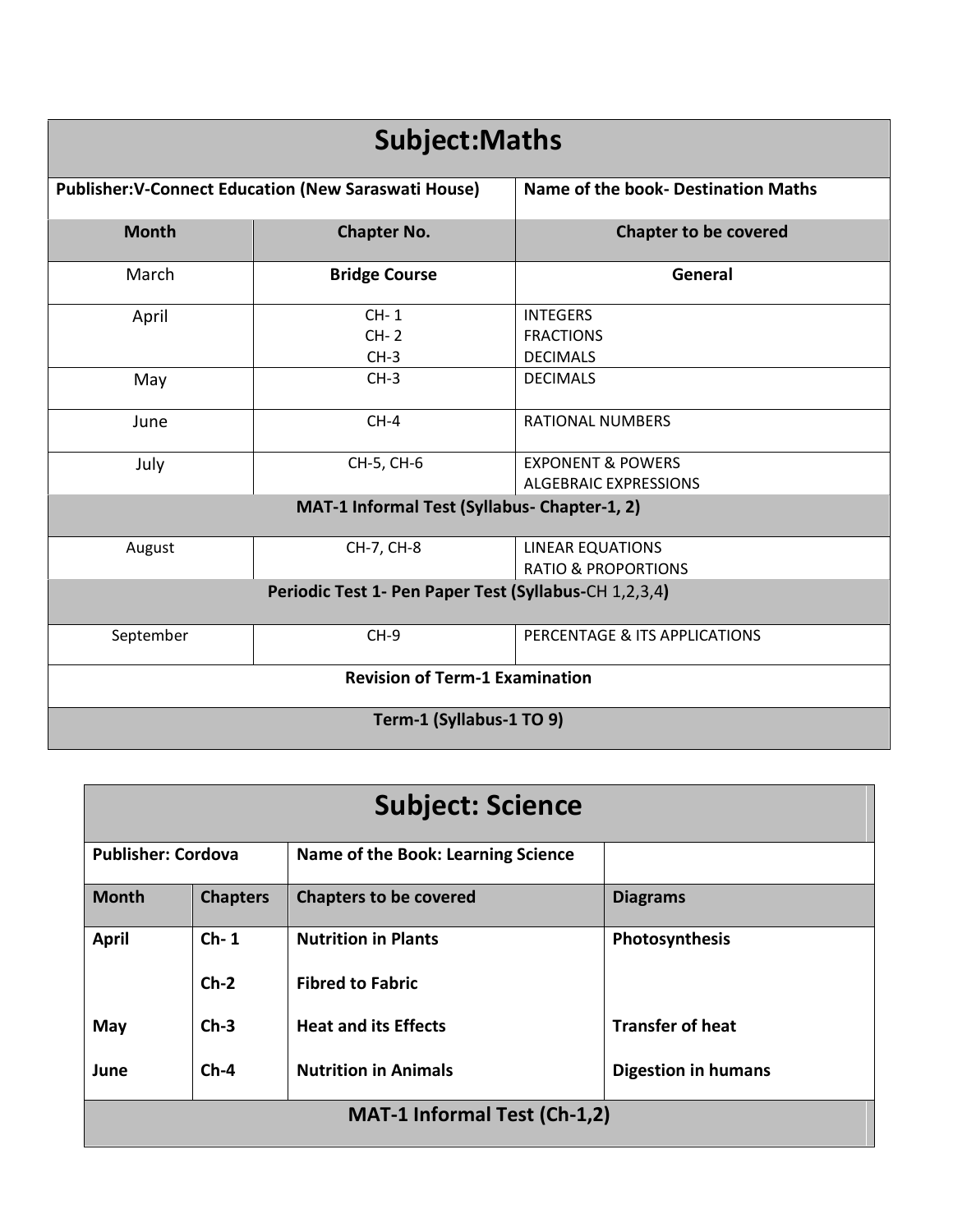| July                                       | $Ch-5$  | <b>Acids, Bases and Salt</b>        |                            | <b>Indicators</b>                          |  |
|--------------------------------------------|---------|-------------------------------------|----------------------------|--------------------------------------------|--|
|                                            | $Ch-6$  | <b>Physical and Chemical Change</b> |                            | <b>Motion of Pendulum</b>                  |  |
| <b>August</b>                              | $Ch-13$ | <b>Time and Motion</b>              |                            | Respiration in plants and other<br>animals |  |
|                                            | $Ch-10$ | <b>Respiration in Organisms</b>     |                            |                                            |  |
| Periodic Test 1- Pen Paper Test (Ch-3,4,5) |         |                                     |                            |                                            |  |
|                                            | $Ch-9$  | Soil                                |                            |                                            |  |
| September                                  |         |                                     | <b>Composition of soil</b> |                                            |  |
| <b>Revision of Term-1 Examination</b>      |         |                                     |                            |                                            |  |
| Term-1 (Ch-1,2,3,4,5,6,9,10,13)            |         |                                     |                            |                                            |  |

| <b>Subject: ICT</b>                                           |                                   |                              |  |  |
|---------------------------------------------------------------|-----------------------------------|------------------------------|--|--|
| <b>Publisher: Orange</b>                                      | Name of the book- Touchpad        |                              |  |  |
| <b>Month</b>                                                  | <b>Chapter No.</b>                | <b>Chapter to be covered</b> |  |  |
| <b>April</b>                                                  | CH 2 - Charts in Excel 2016       | 1                            |  |  |
| June                                                          | CH 3 – Advanced features of Excel | 1                            |  |  |
| July                                                          | CH 1 - Number system              | 1                            |  |  |
| August                                                        | CH 7 - More on HTML 5             | 1                            |  |  |
| September                                                     | $CH 10 - AI$ foe SGDs             | 1                            |  |  |
| Revision of Term-1 Examination (Syllabus- CH 1, 2, 3, 7 & 10) |                                   |                              |  |  |
| Term-1 (Syllabus- Chapter- 1, 2, 3, 7 & 10)                   |                                   |                              |  |  |

| <b>Subject: Social Studies</b> |                |                    |                                              |             |
|--------------------------------|----------------|--------------------|----------------------------------------------|-------------|
| Publisher:RachnaSagar          |                |                    | Name of the Book- Evolution We are the world |             |
| <b>Month</b>                   | <b>Subject</b> | <b>Chapter No.</b> | <b>Chapter to be covered</b>                 | <b>Maps</b> |
|                                | <b>History</b> | 1                  | When, where and how                          |             |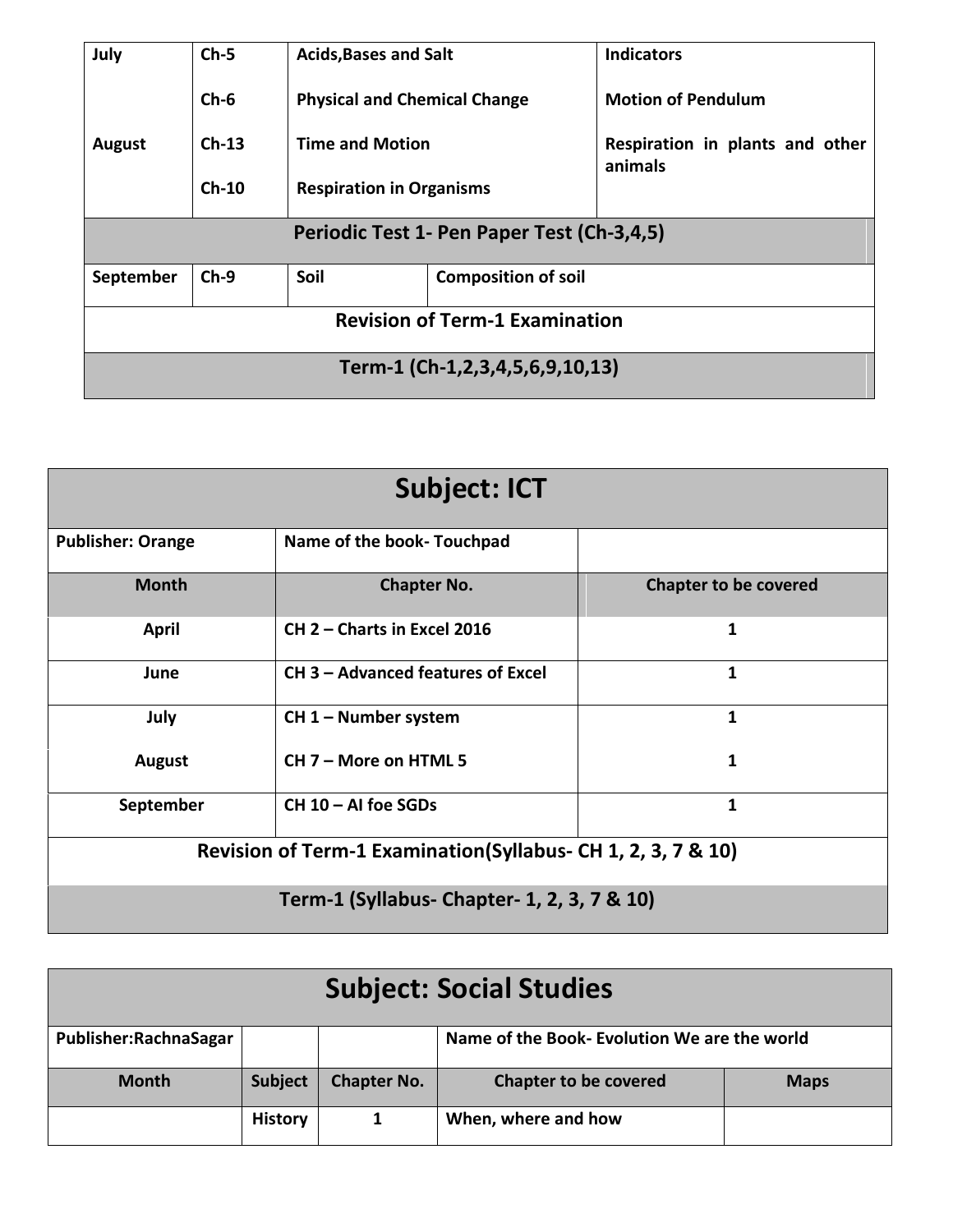| <b>April</b>                          | Geo                                                | $\mathbf{1}$              | <b>Our Environment</b>                            |                  |  |
|---------------------------------------|----------------------------------------------------|---------------------------|---------------------------------------------------|------------------|--|
|                                       | <b>Civics</b>                                      | $\mathbf{1}$              | <b>Democracy</b>                                  |                  |  |
| May                                   | Geo                                                | $\overline{2}$            | <b>Inside the Earth</b>                           |                  |  |
| June                                  | <b>History</b>                                     | $\overline{2}$            | <b>The Regional Kingdoms</b>                      | <b>Pg.no. 23</b> |  |
|                                       | Geo                                                | $\overline{\mathbf{3}}$   | <b>Our Changing Earth</b>                         |                  |  |
|                                       | <b>Civics</b>                                      | $\overline{2}$            | Equality                                          |                  |  |
| July                                  | Geo                                                | 4                         | Air                                               |                  |  |
|                                       | <b>History</b>                                     | 5                         | <b>A Journey Towards Cultural</b>                 |                  |  |
|                                       |                                                    |                           | <b>Assimilation</b>                               |                  |  |
| <b>MAT-1 Informal Test (Syllabus)</b> |                                                    |                           |                                                   |                  |  |
|                                       |                                                    | Civics Ch- 1, Geo Ch- 4,3 | <b>History-2</b>                                  |                  |  |
|                                       | <b>Civics</b>                                      | 3                         | <b>Institutional Representation of</b>            |                  |  |
|                                       |                                                    |                           | <b>Democracy</b>                                  |                  |  |
| <b>August</b>                         | geo                                                | 5                         | Water                                             | Pg.no. 148       |  |
|                                       | <b>History</b>                                     | $\overline{\mathbf{4}}$   | <b>The Mughal Empire</b>                          | <b>Pg.no. 47</b> |  |
|                                       |                                                    |                           | <b>Periodic Test 1- Pen Paper Test (Syllabus)</b> |                  |  |
|                                       | Civics Ch-2,3                                      |                           | Geo Ch-1,2,5<br>History- 2,4                      |                  |  |
| September                             | <b>History</b>                                     | $\overline{\mathbf{3}}$   | <b>The Delhi Sultanate</b>                        |                  |  |
|                                       | civics                                             | 4                         | <b>The State Government</b>                       |                  |  |
| <b>Revision of Term-1 Examination</b> |                                                    |                           |                                                   |                  |  |
| <b>Term-1 (Syllabus)</b>              |                                                    |                           |                                                   |                  |  |
|                                       | Civics Ch- 1 to 4, Geo Ch- 1 to 5, History- 1 to 5 |                           |                                                   |                  |  |
|                                       |                                                    |                           |                                                   |                  |  |

| <b>Subject: Sanskrit</b> |                            |  |  |
|--------------------------|----------------------------|--|--|
| Publisher:प्राची         | Name of the book- मंथन     |  |  |
| <b>Month</b>             | <b>Chapters Name</b>       |  |  |
|                          | प्रार्थना                  |  |  |
|                          | पाठ-1 ग्राम्यजीवनम्        |  |  |
| April                    | पाठ−2 लड् लकार∶            |  |  |
|                          | पाठ- 3 लोट् लकार:          |  |  |
|                          | बालक, लता, मति शब्दरूप     |  |  |
| May                      | पठ्,पा व भू धातु (भूत काल) |  |  |
|                          | पाठ- 4 अतिलोभो न कर्तव्य:  |  |  |
| June                     | पुनरावृत्ति (पाठ- 1 से 4)  |  |  |
|                          | पाठ- 5 सुभाषितानि          |  |  |
| July                     | 6 प्रत्यया:<br>पाठ-        |  |  |
|                          | सर्वनाम प्रयोग<br>पाठ–     |  |  |